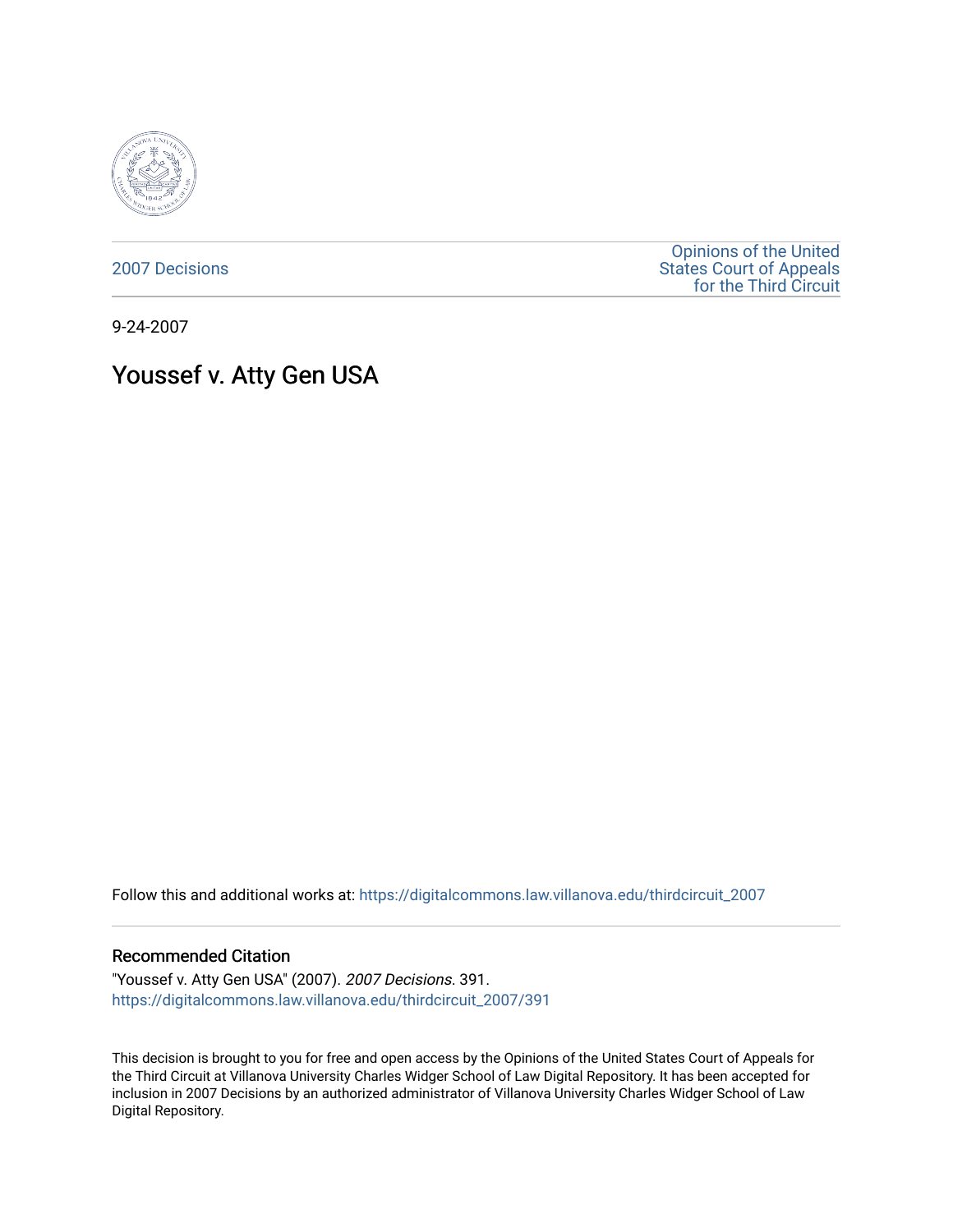## NOT PRECEDENTIAL

## UNITED STATES COURT OF APPEALS FOR THE THIRD CIRCUIT

No. 06-2131 

l

## YOUSSEF MAHROUS BASTA YOUSSEF, **Petitioner**

v.

ATTORNEY GENERAL OF THE UNITED STATES, **Respondent** 

 $\overline{\phantom{a}}$ 

Petition for Review of the Order of the Board of Immigration Appeals (A78-688-815) Immigration Judge: Hon. Donald V. Ferlise

Submitted Under Third Circuit LAR 34.1(a) September 17, 2007

 $\overline{a}$ 

Before: SLOVITER, SMITH and WEIS, Circuit Judges

(Filed: September 24, 2007 )

 $\overline{\phantom{a}}$ 

## **OPINION**

SLOVITER, Circuit Judge.

Petitioner Youssef Mahrous Basta Youssef seeks review of the decision of the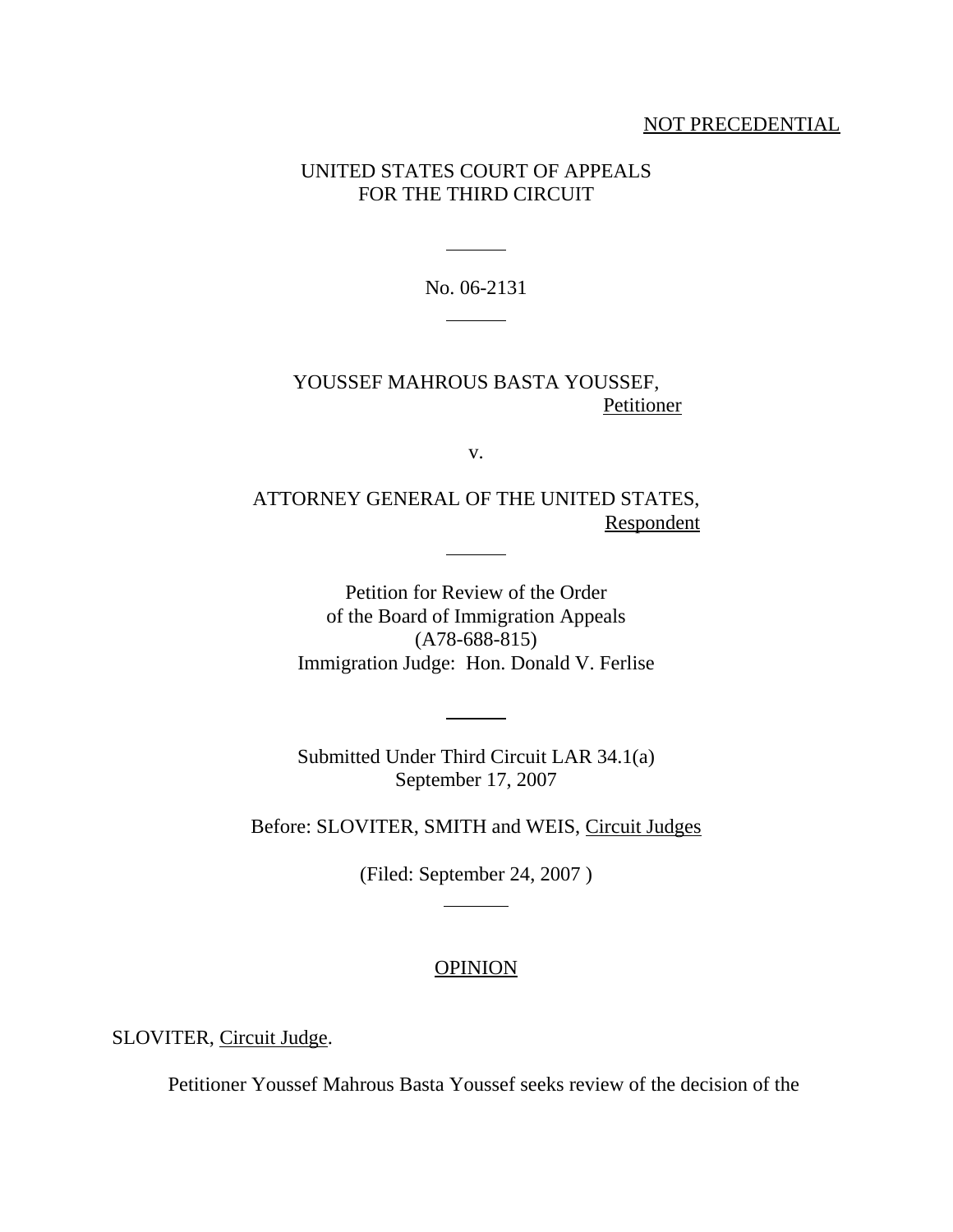Board of Immigration Appeals ("BIA" ) which denied his application for asylum and ordered his removal from the United States.

## **I.**

Youssef, who came to the United States from Egypt as a nonimmigrant visitor for pleasure, overstayed and was charged on August 27, 2001 as subject to removal under 8 U.S.C. § 1227(a)(1)(B). Youssef appeared before an Immigration Judge ("IJ") on November 15, 2001, conceded that he was removable, and applied for asylum, withholding of removal, protection under the Convention Against Torture, and alternately, voluntary departure.

### **II.**

At his hearing before an Administrative Law Judge ("ALJ"), Youssef testified that he was born in Egypt and is a Coptic Christian. He also taught bible studies in Sunday School from 1984-89, worked as a science teacher beginning in 1988, and served in his church. Beginning in 1984, members of Jamaat Islamiah began to insult him when he was with priests on the street and threaten him by phone calls that told him to stop giving tours to foreigners because they were not Moslems.

On March 11, 1994, he heard gunshots at the monastery and found two monks and three tourists had been killed. He was later informed that Jamaat Islamiah was responsible. After this incident, he stopped working at the monastery for six months, but returned in January 1995. In response to questioning by the IJ about his response, Youssef stated that he had misunderstood his attorney's question and had thought he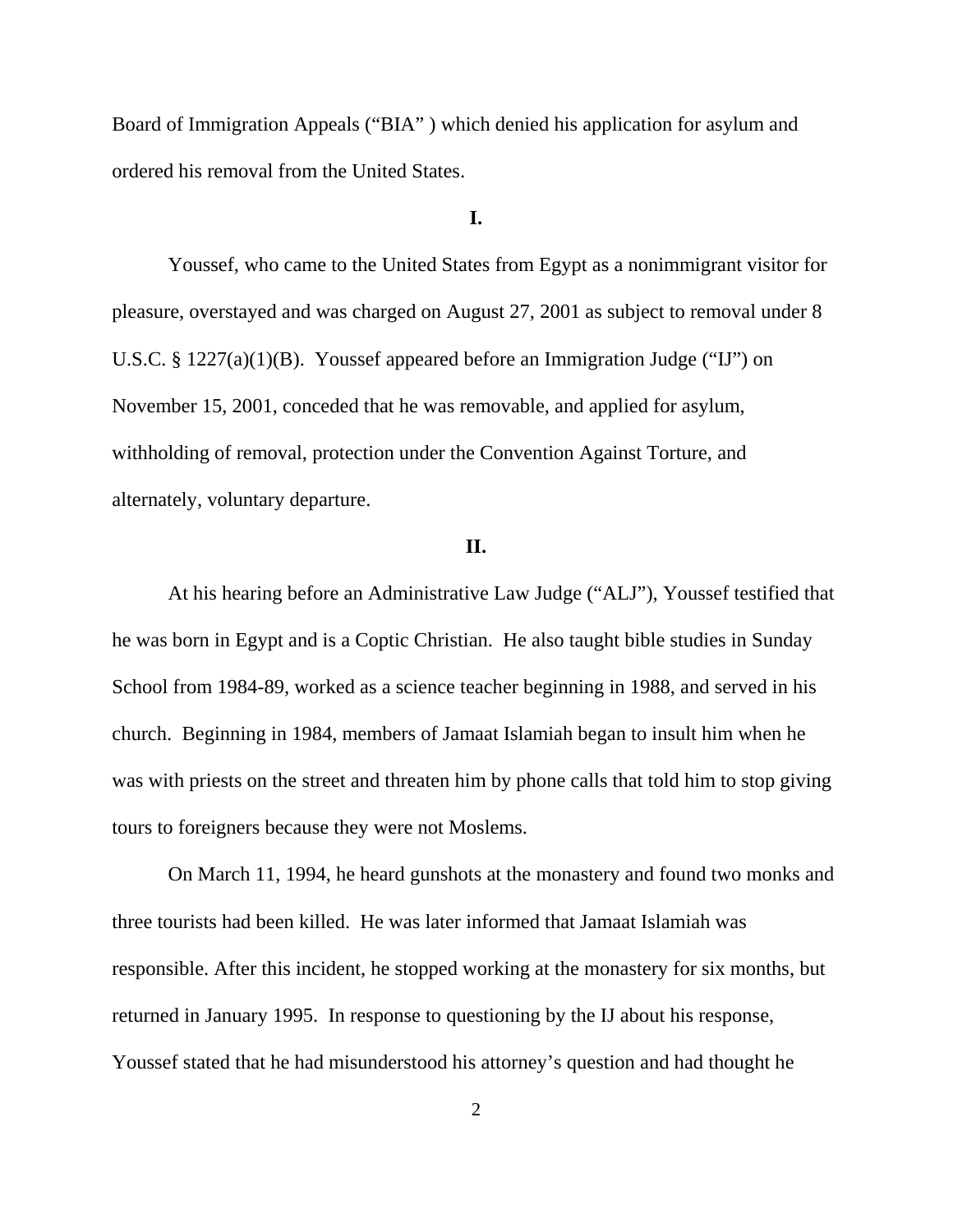asked about when "the first accident" occurred.

Youssef stated that between September of 1994 and January of 1995 he received threatening letters from Jamaat Islamiah warning him to stop working at the monastery. He stated that on January 7, 1995, he and his brother were attacked by Jamaat Islamiah while returning from church, and were beaten for fifteen to twenty minutes with knives and bicycle chains. He described his face as covered with blood but stated that the only injury he received was a cut on his finger. He explained his lack of injuries by stating that his brother was "hovering" over him, though he testified that neither of them went to the hospital nor did they report the incident to the police. During cross-examination, the government pointed out that in his affidavit, Youssef stated that he had bruises and scars from the beating. Youssef explained this discrepancy by stating that he had scars that healed, though the cut on his finger had not.

Youssef stated that in February 1997 the parents of his students protested his teaching of religion in school, but he claimed he had not taught religion and believed Jamaat Islamiah told the children to complain to their parents. He testified that afterwards he received letters from Jamaat Islamiah stating that they would stop his religious activities outside of school as well.

Youssef described an incident in August 1998 when he was shot at while going to the monastery, and he described hearing the shot and seeing a red flash of light as the bullet passed by him. He stated that he ran and hid in a cemetery, but he never called the police about the incident. He testified that his father received a phone call from Jamaat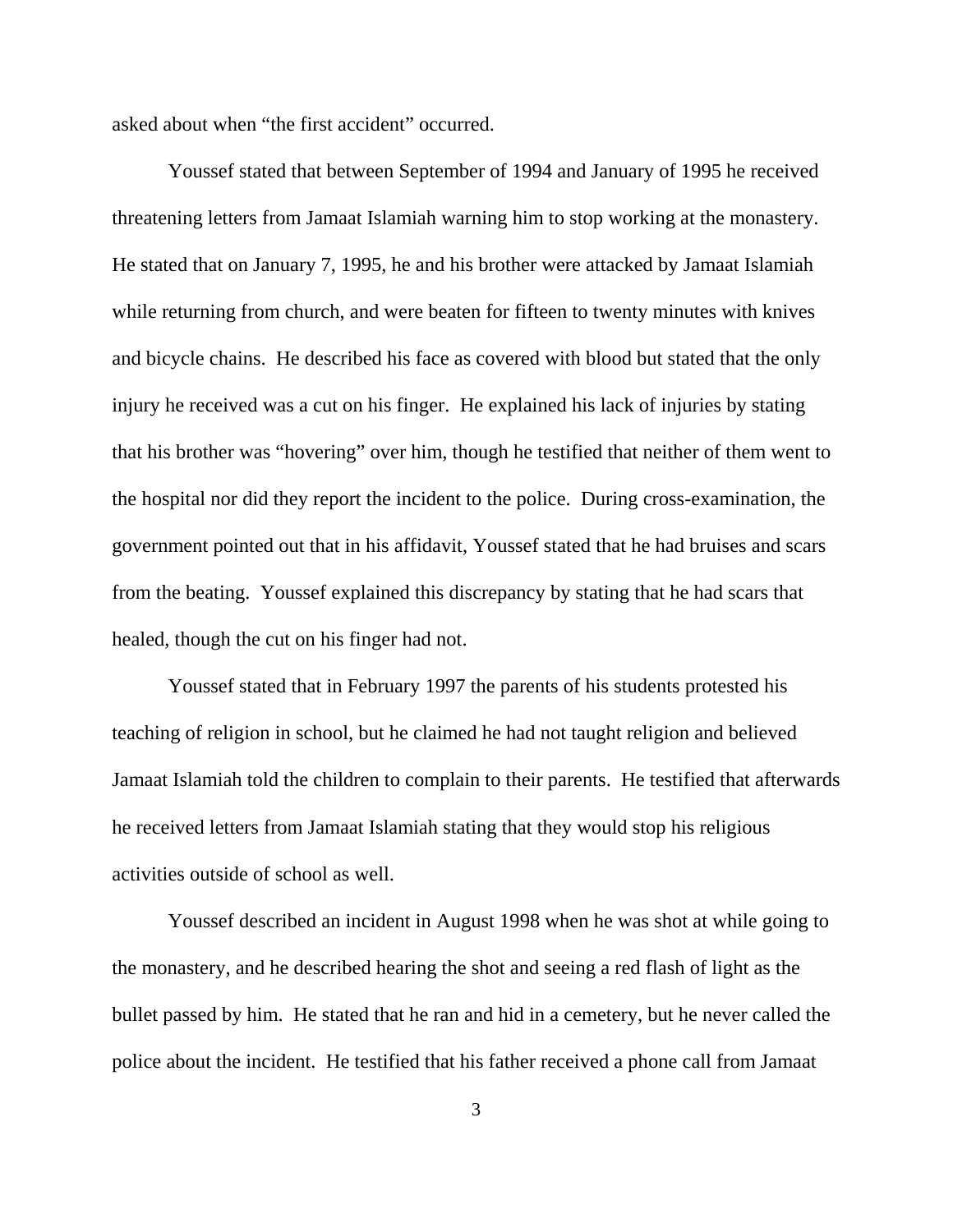Islamiah stating that next time they wouldn't miss Youssef and threatening to harm his father if he reported the incident to the police. When Youssef's brother, Gamal, testified about the same event, he described the incident as a beating rather than a shooting. When Gamal was asked on cross-examination about the contradiction between his own application and Youssef's testimony, Gamal changed his testimony to say that it was a shooting and that he remembered incorrectly because he only had secondhand knowledge of the event.

Youssef moved to Cairo in January 1999, where he and his brother set up a food distribution business. He testified that he received a letter from Jamaat Islamiah in July 1999 stating they would kill him. At this time Youssef decided to leave Egypt. Gamal testified that after Youssef left, Jamaat Islamiah demanded money from him and later destroyed his business. He did call the police but they took three hours to respond.

On cross-examination, the government noted that Youssef's documents indicated that he became a teacher in 1983, rather than in 1988 as he had stated. Youssef reaffirmed that he began teaching in 1988, and he explained that "in Egypt, when we renew the I.D. cards, it still . . . carries the date of issue of the old I.D." App. at 168. The government also asked why he had no letters from the priests he worked with, and Youssef claimed he had asked for a letter but the priests were afraid of reprisals from Jamaat Islamiah. Youssef also stated that his parents, sister, and one brother still lived in Egypt and were Christians.

Following two hearings, the IJ denied the applications for asylum, withholding of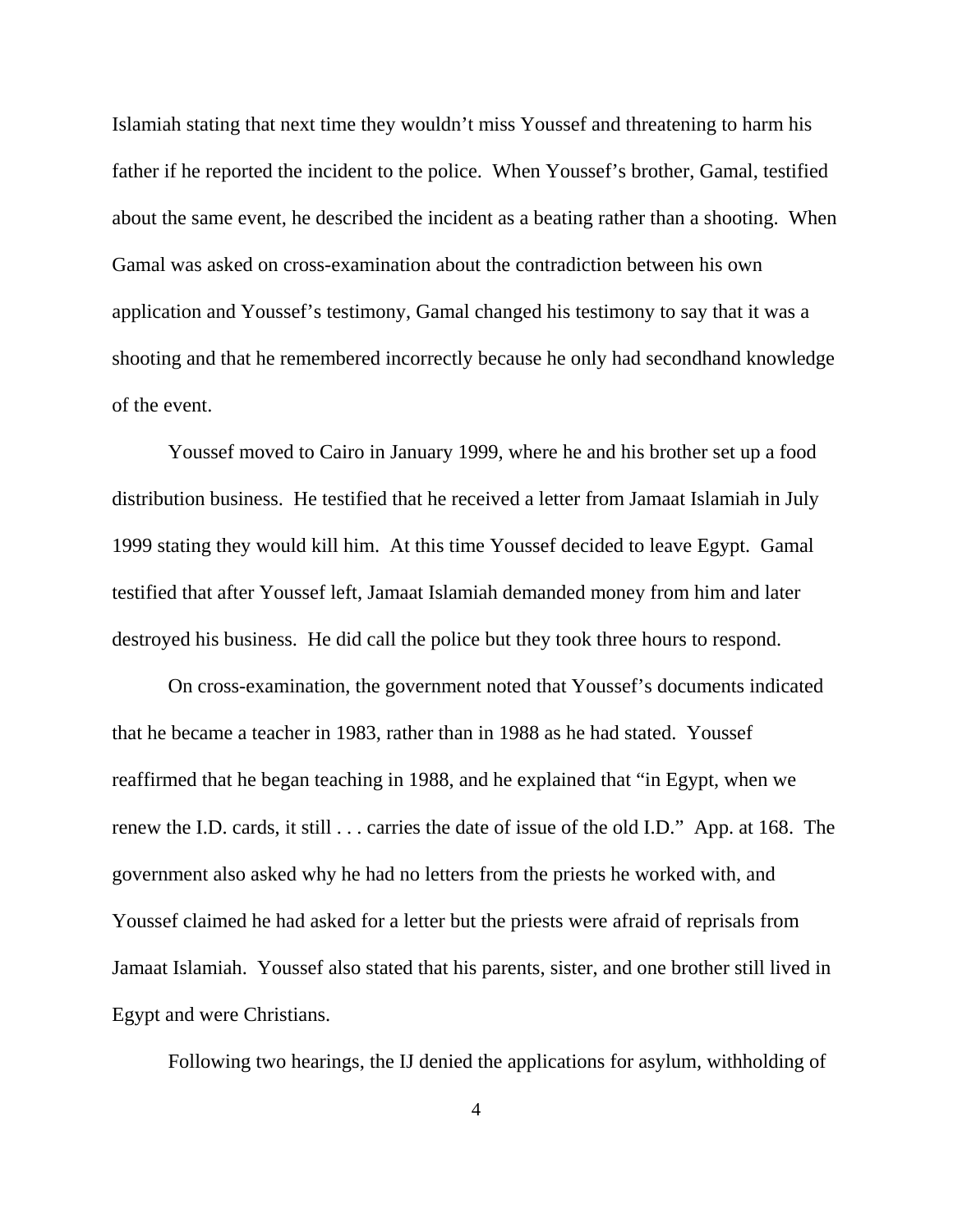removal to Egypt, and voluntary departure, and ordered Youssef and Gamal removed to Egypt. The IJ concluded that the brothers lacked credibility because their testimony was inconsistent and changed in response to their impeachment of each other, and he therefore found their applications for asylum were frivolous. The IJ further found that even if they were credible, they failed to prove the necessary persecution because the documentation showed that they were not persecuted by the Egyptian government and the government was not unable or unwilling to protect Coptic Christians from terrorists. Also, the IJ found they had failed to establish a well-founded fear of persecution because their refusal to use the police for protection was unjustified in light of the fact that no harm had come to their family. Finally, the IJ concluded that they did not qualify for voluntary departure because they stated they would not leave.

On appeal, the BIA agreed that Youssef and his brother "may well have embellished their stories of attack somewhat," particularly in light of the description of the fifteen to twenty minute attack with knife and chain that did not require hospitalization. App. at 2. However, it found that because the record supported that they were Coptic Christians and that Christians were regularly attacked in Egypt, they did show they suffered "some sort of attack and endure[d] threats," so their applications were not frivolous. App. at 2. The BIA affirmed the IJ's decision that they were not entitled to asylum because they failed to show their experience rose to the level of persecution, and they did not show the Egyptian government was unable or unwilling to protect them. It affirmed the denial of voluntary departure based on Gamal's statement that he would not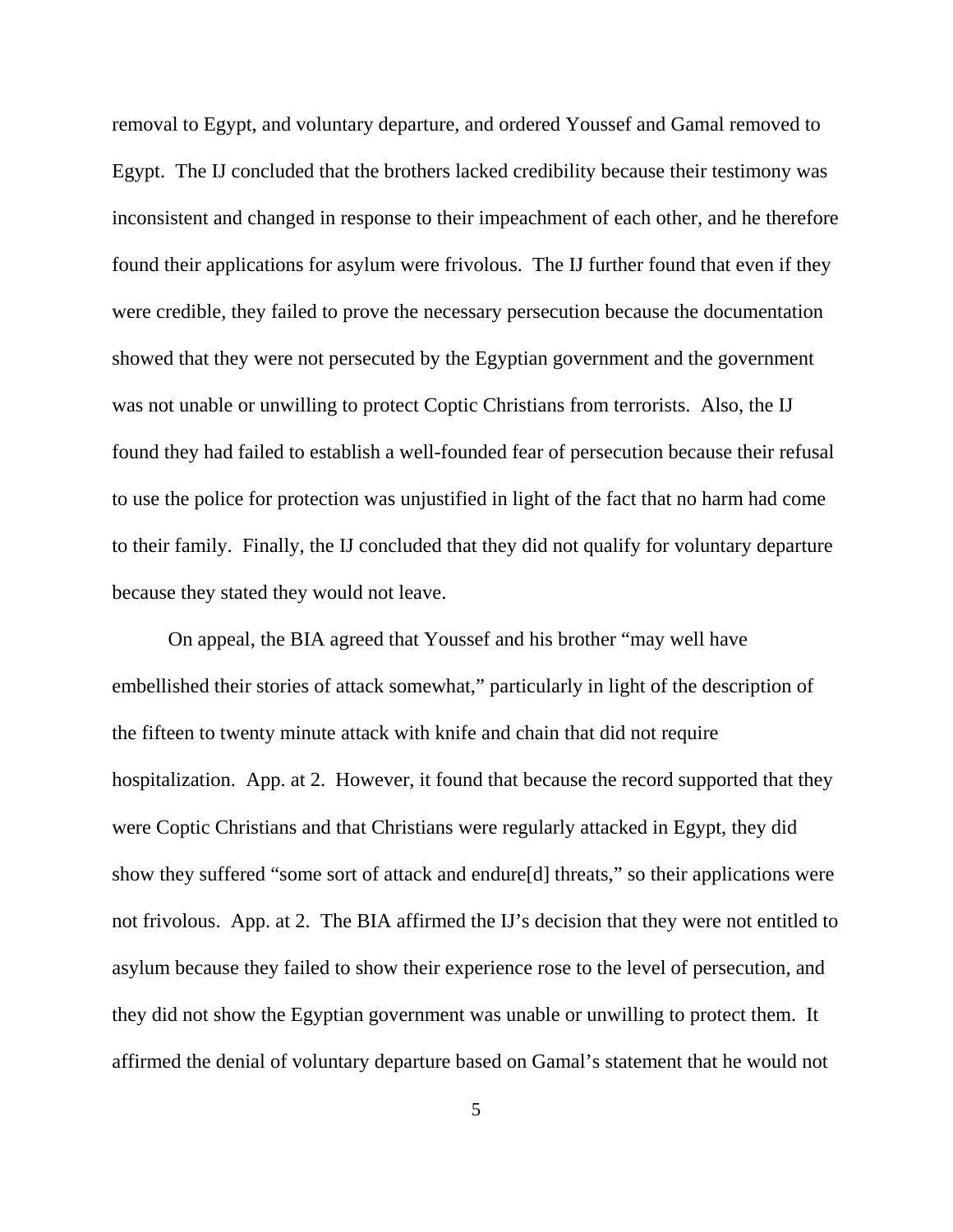leave and Youssef's failure to provide evidence of his eligibility. Youssef, but not Gamal, filed this petition for review.<sup>1</sup>

#### **III.**

We review the decision of the BIA for substantial evidence, but where the BIA in its decision adopts or defers to the opinion of an IJ, we also review the decision of both the IJ and the BIA. See Xie v. Ashcroft, 359 F.3d 239, 242 (3d Cir. 2004).

To establish eligibility for asylum, an alien must demonstrate that he is a "refugee." 8 U.S.C.  $\S 1158(b)(1)(A)$ . To qualify as a "refugee," an alien must show that he is unable or unwilling to return to his country of nationality "because of persecution or a well-founded fear of persecution on account of race, religion, nationality, membership in a particular social group, or political opinion.]" 8 U.S.C.  $\S 1101(a)(42)(A)$ . The persecution alleged must be at the hands of the government or individuals the government is either unable or unwilling to control. Gao v. Ashcroft, 299 F.3d 266, 272 (3d Cir. 2002).

The requirements to establish past persecution and entitlement to asylum have been set forth frequently in our opinions and we need not repeat them here. Whether an applicant has demonstrated "persecution or a well-founded fear of persecution" on account of a statutorily enumerated factor is a factual determination, which this court reviews under the substantial evidence standard. Shardar v. Ashcroft, 382 F.3d 318, 323

<sup>&</sup>lt;sup>1</sup> Jurisdiction is based on 8 U.S.C. § 1252(a)(1).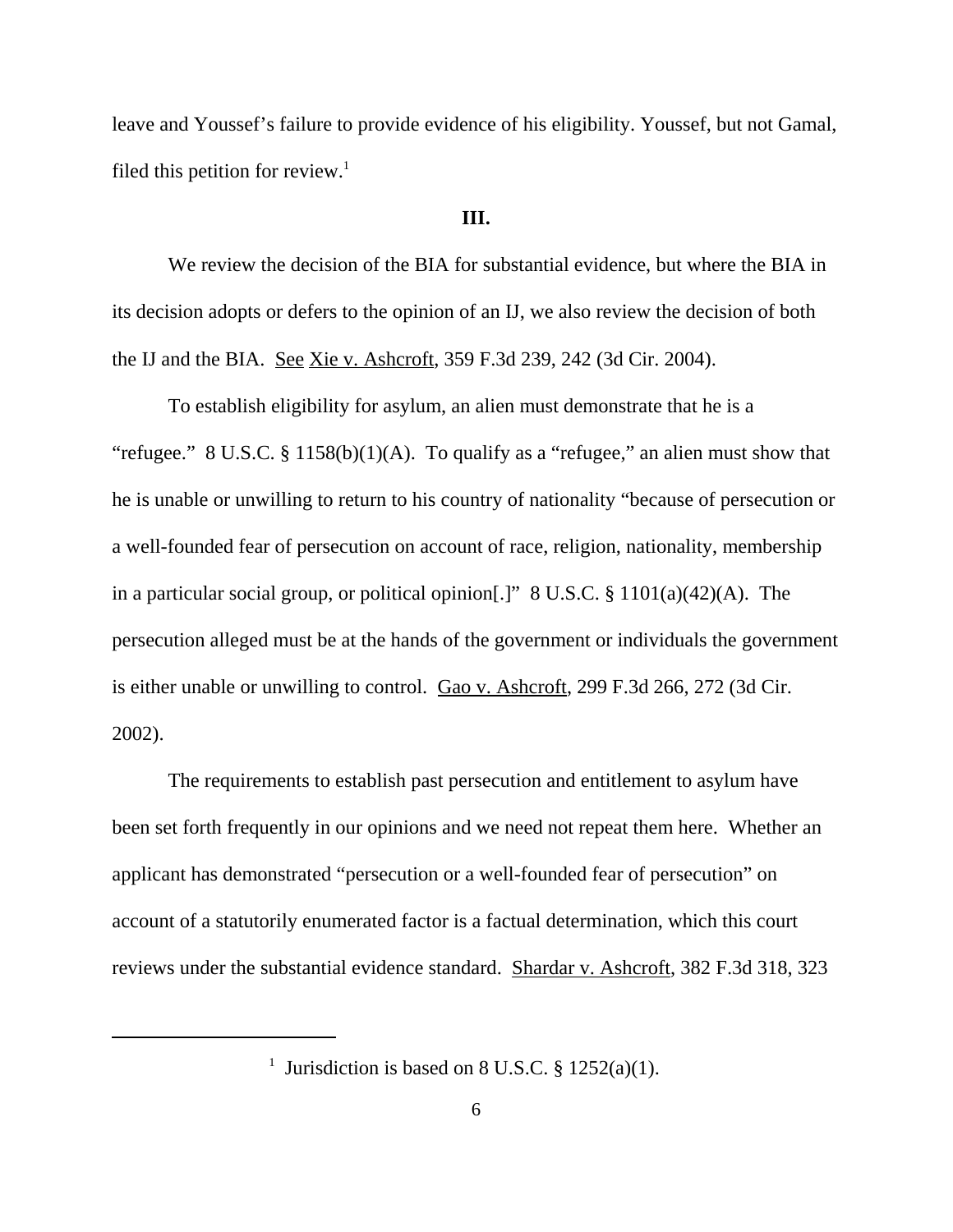(3d Cir. 2004). Under this standard, findings of fact must be upheld unless "the evidence not only supports" a contrary conclusion, "but compels it." INS v. Elias-Zacarias, 502 U.S. 478, 481 n.1 (1992) (emphasis omitted); see also Chang v. INS, 119 F.3d 1055, 1060 (3d Cir. 1997).

Although the BIA found that Youssef had suffered some mistreatment due to one of the statutorily protected grounds (religion), it concluded that this mistreatment did not rise to the level of persecution and that it was not caused by the government or a group the government was unwilling or unable to control. The evidence does not compel a contrary conclusion, so we must uphold these findings of fact. See Elias-Zacarias, 502 U.S. at 481 n.1; Chang, 119 F.3d at 1060.

The BIA's determination that Youssef did not suffer past persecution was based on its finding that Youssef and his brother were not credible and therefore had exaggerated their claims that they had been persecuted. The BIA found that their testimony, which was not supported by any corroborating evidence, only established that they had experienced some harassment and attacks. Youssef therefore failed to show that he suffered conditions that were "so severe that they constitute a threat to life or freedom." See Fatin v. INS, 12 F.3d 1233, 1240 (3d Cir. 1993). The BIA's determination that Youssef lacked a well-founded fear of persecution is supported by Youssef's and Gamal's testimony. The BIA did not find that Youssef lacked a subjectively genuine fear of persecution if he returned to Egypt, but it did not find that this fear was objectively reasonable because of the fact that some of Youssef's family, who are also Christians,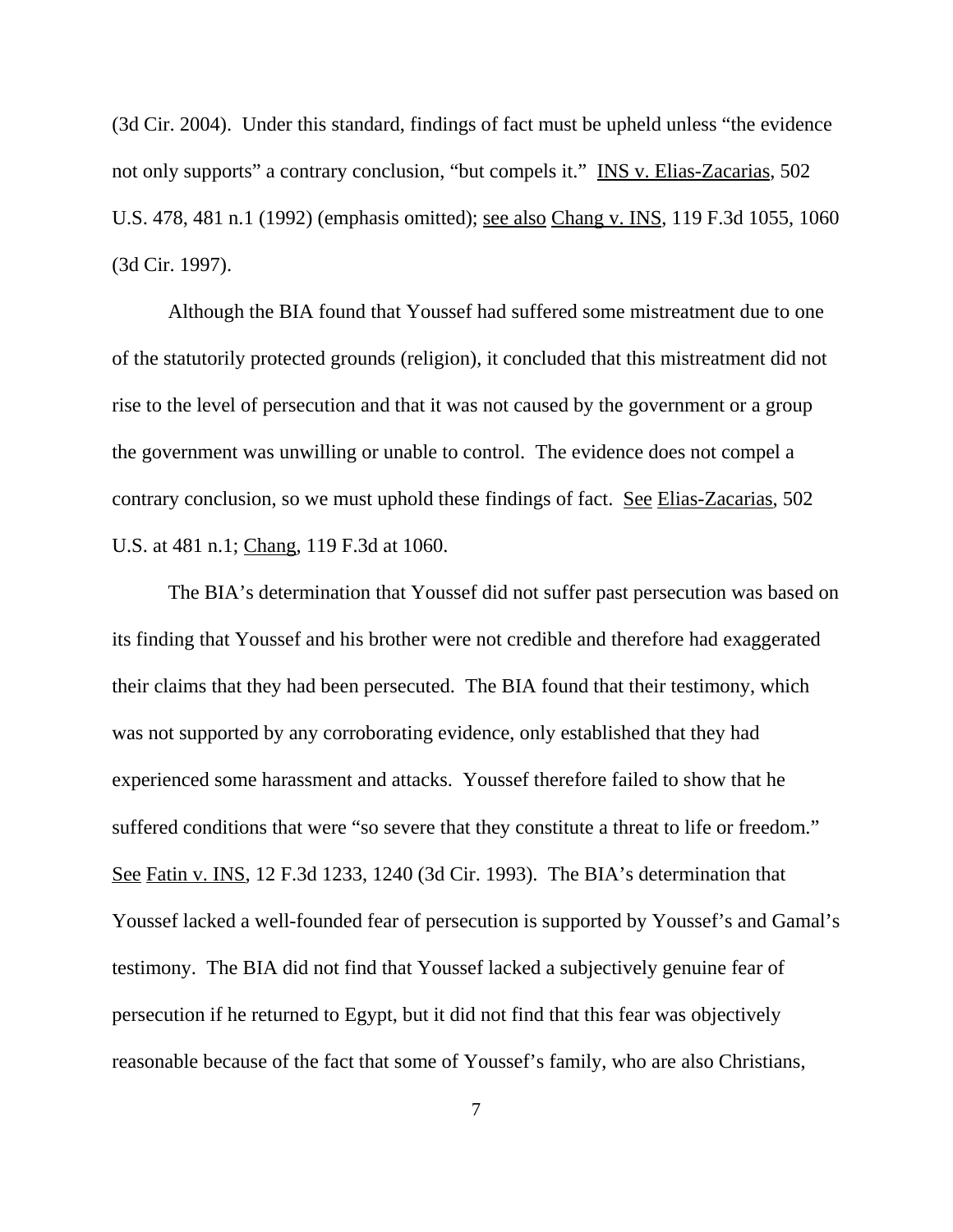still remain in Egypt without harm. See Gao, 299 F.3d at 272.

 The BIA's conclusion that Youssef did not suffer at the hands of the Egyptian government is supported by the evidence, for Youssef complained of attacks by a "terrorist group," Jamaat Islamiah. The BIA's conclusion that the government is not unable or unwilling to control Jamaat Islamiah is supported by U.S. Department of State religious freedom reports in the record which indicate that while intolerance of Coptic Christians is still a problem in Egypt, the government is taking steps to combat the problem of extremists. Country reports are an appropriate resource for information about the political situation in other countries. See Zubeda v. Ashcroft, 333 F.3d 463, 477-478 (3d Cir. 2003). Additionally, Youssef's argument that the government of Egypt will not help protect him is undermined by his failure to seek such help from the police. Moreover, Gamal testified, in contradiction, that the police would take action against Jamaat Islamiah if he reported their attacks.

Youssef also challenges the BIA's adverse credibility finding. Adverse credibility findings are also subject to the substantial evidence standard and will be upheld unless a contrary result is compelled. Gao, 299 F.3d at 272. Youssef's assertion that the BIA found him to be credible is without support. The BIA's conclusion that Youssef did not suffer persecution was premised on its determination that Youssef and his brother were not completely credible and had exaggerated their accounts of Jamaat Islamiah's attacks. It based its adverse credibility finding on the inconsistencies and implausibility of the brothers' testimony. An adverse credibility determination may be based on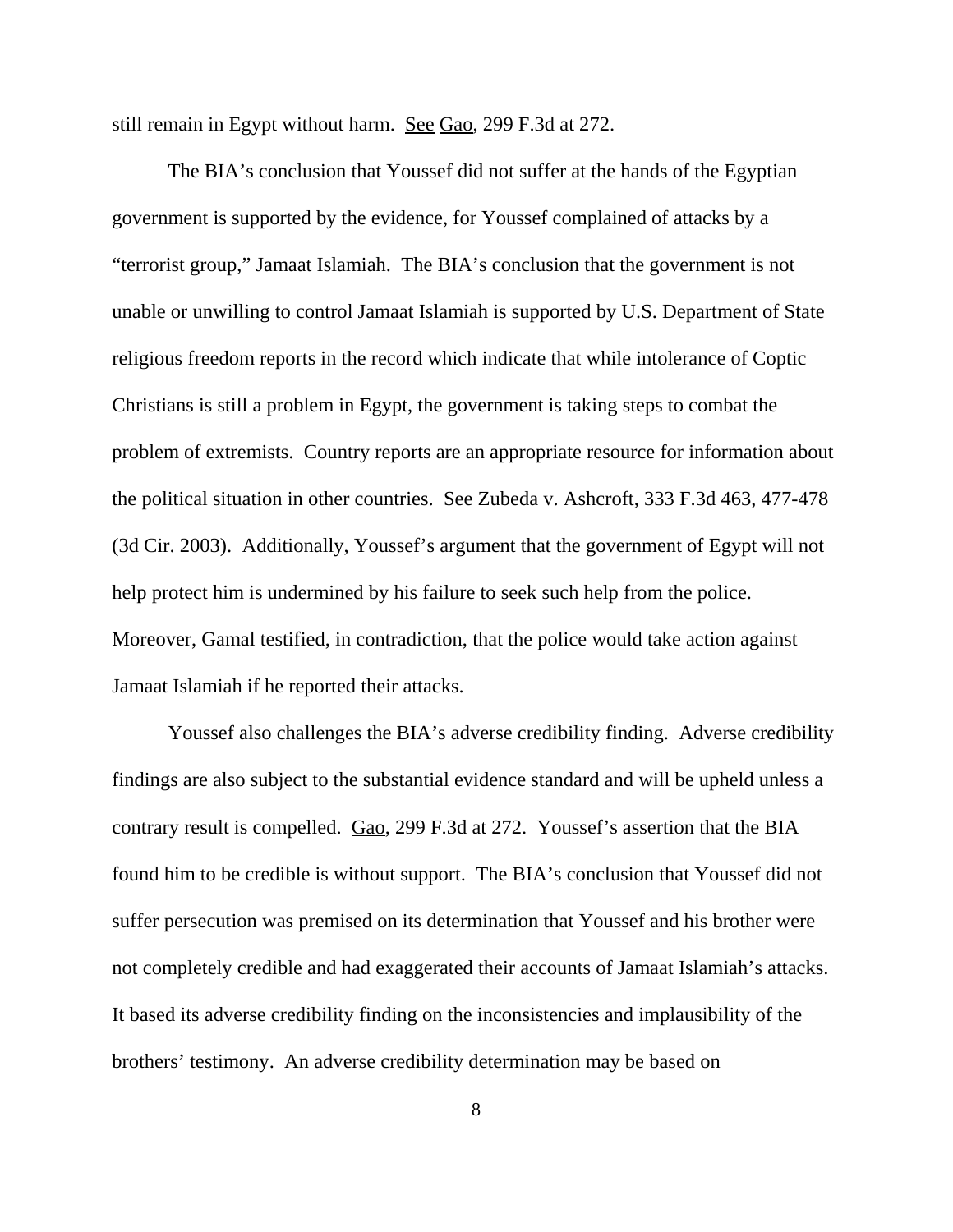"implausibility or inherent improbability" as long as there is "record support and specific, cogent reasons" for such a determination. Berishaj v. Ashcroft, 378 F.3d 314, 324 (3d Cir. 2004).

The BIA gave specific reasons for its determination that Youssef lacked credibility, and we have no reason to overturn that finding. The BIA noted, inter alia, the lack of documentary support for the attacks. Although an applicant's testimony may be sufficient evidence, "the BIA may sometimes require otherwise-credible applicants to supply corroborating evidence in order to meet their burden of proof." Abdulai v. Ashcroft, 239 F.3d 542, 554 (3d Cir. 2001). It was reasonable for the BIA to have desired corroboration of Youssef's questionable testimony. See id. However, he did not provide letters from his family or the priests he worked with describing the attacks, and his explanation that they feared reprisals for sending letters is unconvincing. Because substantial evidence supports the BIA's conclusions, they must be upheld. Gao, 299 F.3d at 272.

### **IV.**

This court lacks jurisdiction over Youssef's claim for voluntary departure because 8 U.S.C. § 1229c(f) declares that "[no] court shall have jurisdiction over an appeal from denial of a request for an order of voluntary departure," and we do not consider that claim.

#### **V.**

Youssef's due process claims are without merit. His assertion that he was denied